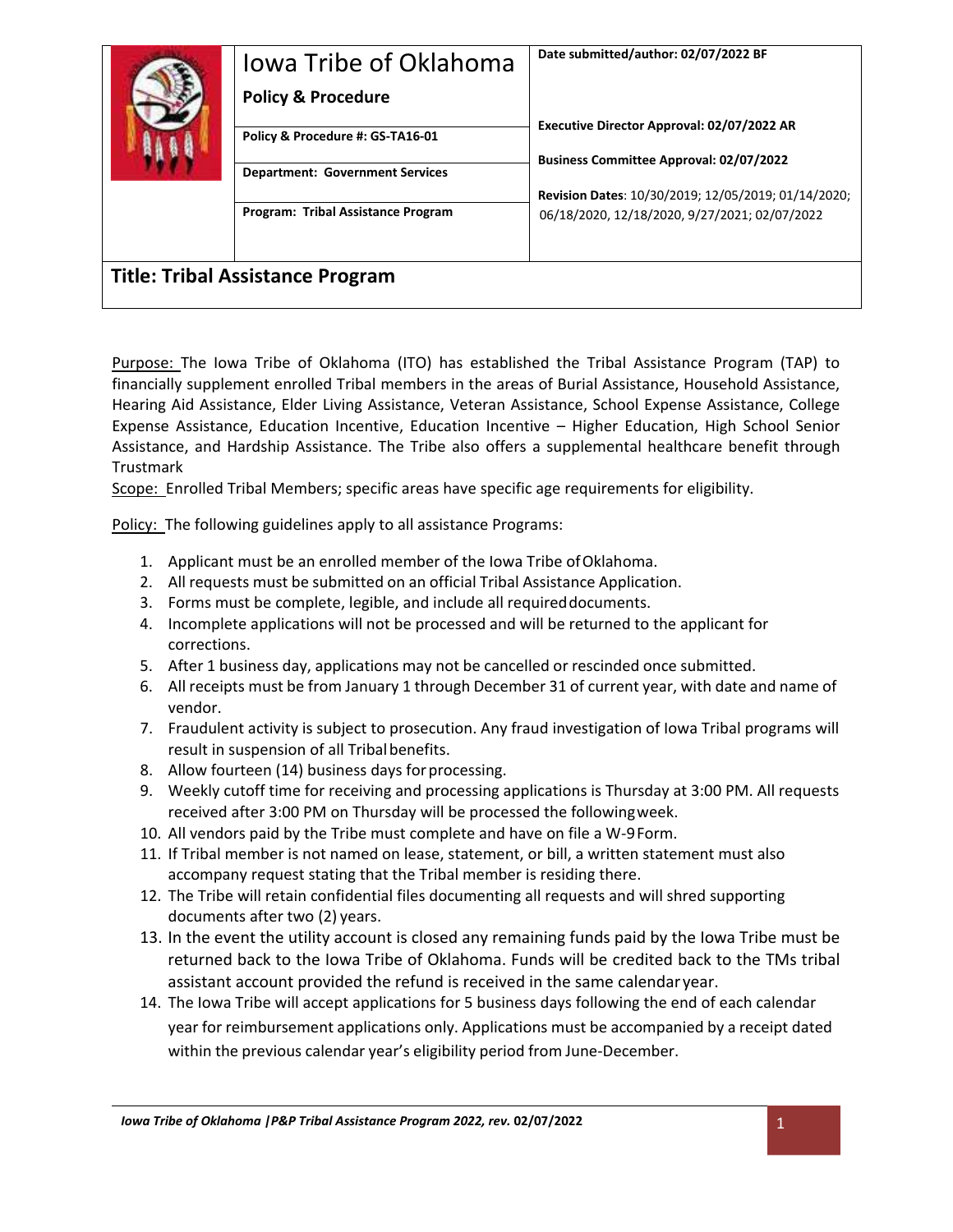| Jowa Tribe of Oklahoma<br><b>Policy &amp; Procedure</b> | Date submitted/author: 02/07/2022 BF                                                         |
|---------------------------------------------------------|----------------------------------------------------------------------------------------------|
| Policy & Procedure #: GS-TA16-01                        | Executive Director Approval: 02/07/2022 AR<br><b>Business Committee Approval: 02/07/2022</b> |
| <b>Department: Government Services</b>                  | Revision Dates: 10/30/2019; 12/05/2019; 01/14/2020;                                          |
| Program: Tribal Assistance Program                      | 06/18/2020, 12/18/2020, 9/27/2021; 02/07/2022                                                |
| <b>Title: Tribal Assistance Program</b>                 |                                                                                              |

## **1. Burial Assistance**

- a. Burial Assistance is provided to assist in the cost of the funeral and traditional ceremonial expenses at the time of death of a Tribalmember.
- b. Amount of assistance: \$9,000
- c. Specific guidelines:
	- 1) The deceased must have been an enrolled Tribalmember.
	- 2) The person completing the application on behalf of the deceased family must be the next-of kin. Cases of dispute will be determined by action of the Business Committee.
	- 3) The application must be supported by presentation of the death certificate or other official documentation of death provided by a funeral home. If the funeral home is unable to provide documentation in a timely manner, program staff may verify the information via telephone so that the family's portion of the assistance may be paid.
	- 4) Written documentation must be received before the Tribe will release the check to the funeral home.
	- 5) The Tribe will pay \$7,500 directly to the funeral home and up to \$1,500 to the family to provide for additional funeral expenses, or the family may request that all funds will be paid to the funeral home.
	- 6) Pre-payment of funeral expenses will be made directly to the chosen funeral home with submission of estimate or proposed package.
	- 7) Reimbursements for pre-paid funeral costs are not permitted.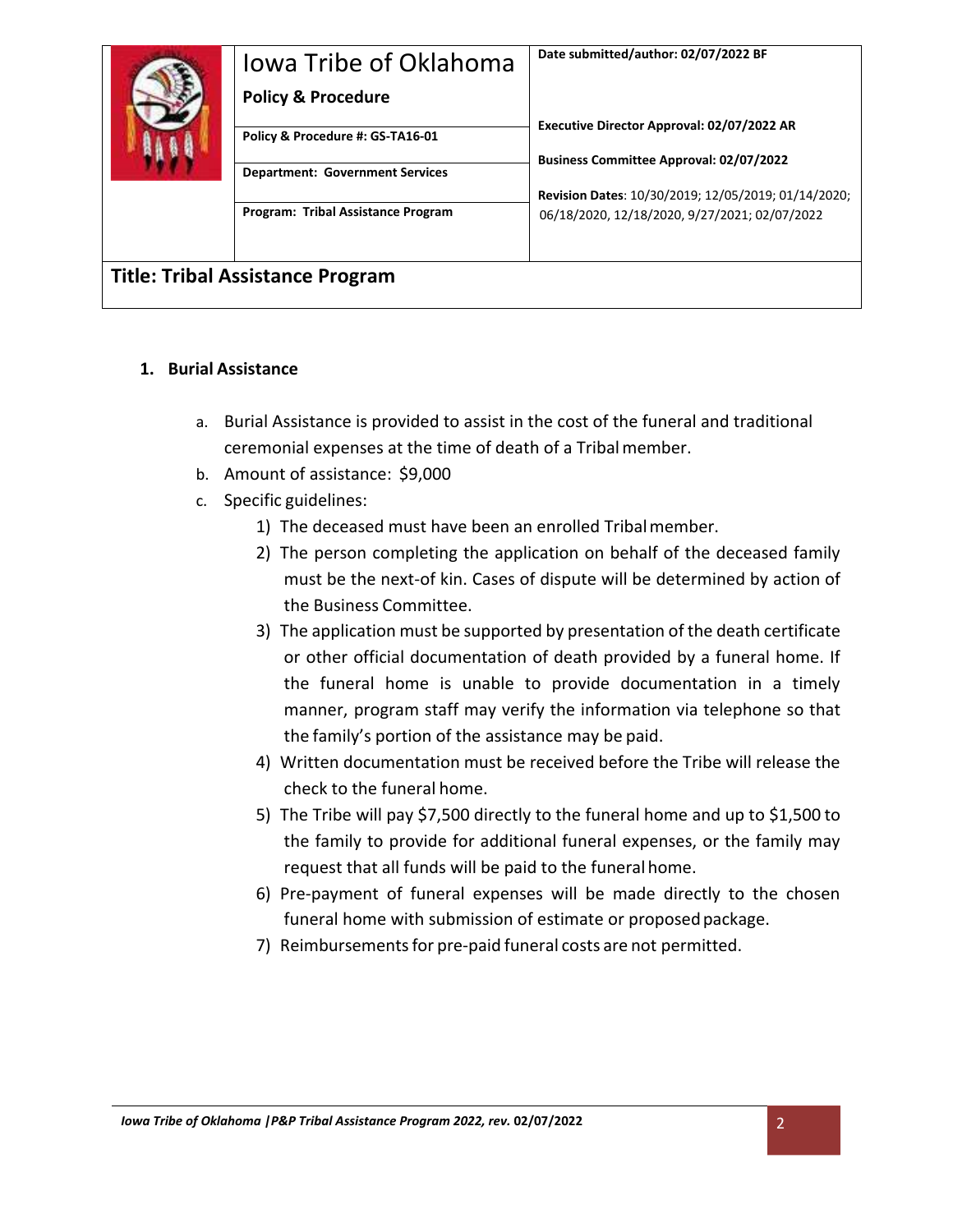| Jowa Tribe of Oklahoma                    | Date submitted/author: 02/07/2022 BF                                                                 |
|-------------------------------------------|------------------------------------------------------------------------------------------------------|
| <b>Policy &amp; Procedure</b>             |                                                                                                      |
| Policy & Procedure #: GS-TA16-01          | Executive Director Approval: 02/07/2022 AR                                                           |
| <b>Department: Government Services</b>    | <b>Business Committee Approval: 02/07/2022</b>                                                       |
| <b>Program: Tribal Assistance Program</b> | Revision Dates: 10/30/2019; 12/05/2019; 01/14/2020;<br>06/18/2020, 12/18/2020, 9/27/2021; 02/07/2022 |
| <b>Title: Tribal Assistance Program</b>   |                                                                                                      |

# **2. Burial Assistance – Infants**

- a. Burial Assistance for infants is provided to assist in the cost of funeral expenses at the time of death of an infant of an enrolled Tribalmember.
- b. Amount of assistance: \$1,500
- c. Specific guidelines:
	- 1) The infant deceased must have been the biological child of an enrolled Tribal member, who, if they had survived, would have been eligible for membership with the Tribe.
	- 2) The application must be supported by presentation of the death certificate or other official documentation of death provided by a funeralhome.
	- 3) Total funds will be paid directly to the funeral home.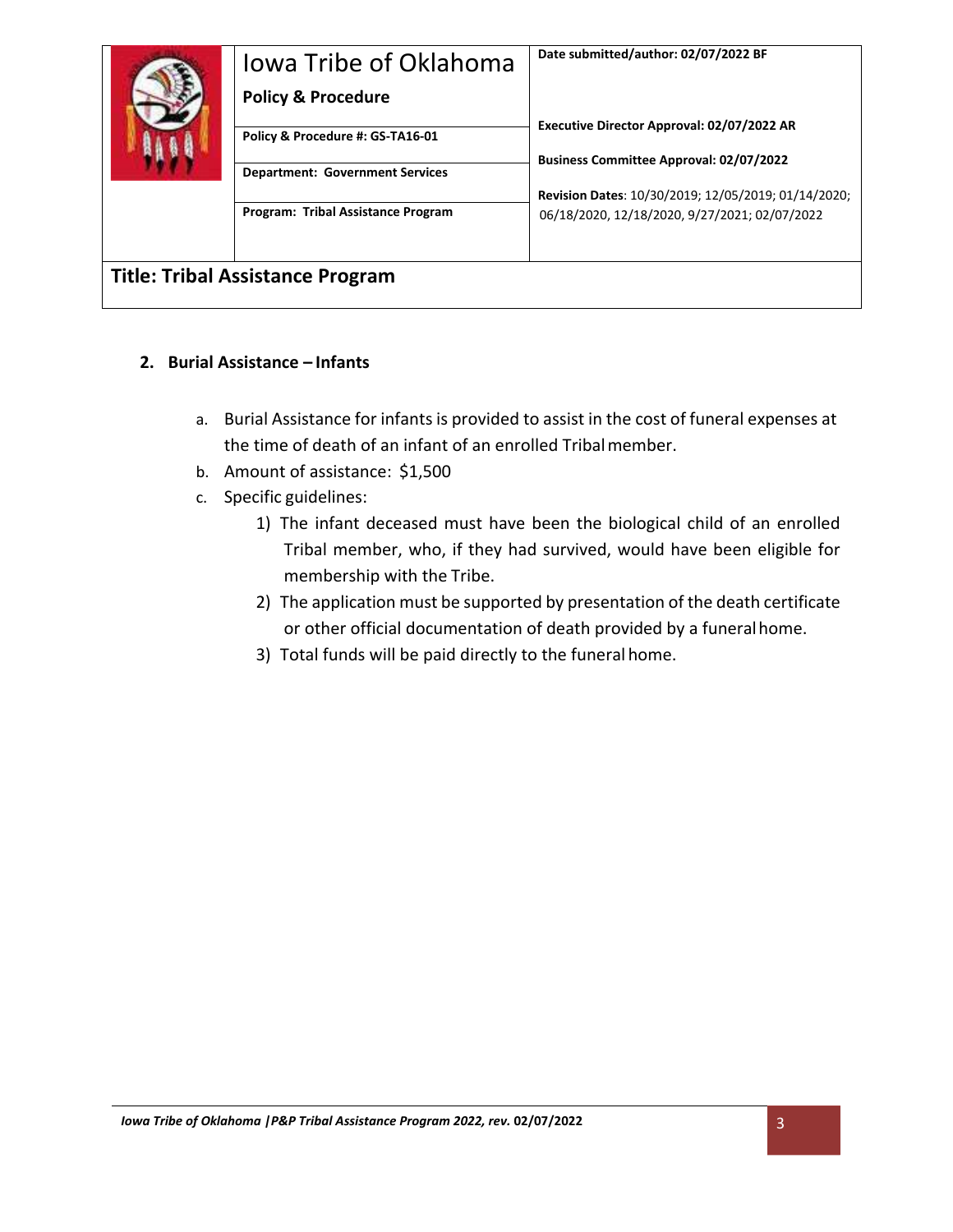| Jowa Tribe of Oklahoma                  | Date submitted/author: 02/07/2022 BF                |
|-----------------------------------------|-----------------------------------------------------|
| <b>Policy &amp; Procedure</b>           |                                                     |
| Policy & Procedure #: GS-TA16-01        | Executive Director Approval: 02/07/2022 AR          |
| <b>Department: Government Services</b>  | <b>Business Committee Approval: 02/07/2022</b>      |
|                                         | Revision Dates: 10/30/2019; 12/05/2019; 01/14/2020; |
| Program: Tribal Assistance Program      | 06/18/2020, 12/18/2020, 9/27/2021; 02/07/2022       |
|                                         |                                                     |
| <b>Title: Tribal Assistance Program</b> |                                                     |

## **3. Household Assistance**

- a. Household Assistance is to supplement the cost of householdexpenses.
- b. Eligibility requirements: 18 years of age orolder.
	- c. Eligibility Time Period: January 1 March 31, April 1 June 30, July 1 September 30 and October 1 – December 31
- d. Amount of assistance: \$4,000 (Allotted \$1,000 January 1-March 31; \$1,000 April 1 June 30; \$1000 July 1 - September 30; \$1000 October 1 - December31)
- e. Specific guidelines:
	- 1) Eligible items include ONLY: Property taxes, property/ rental insurance, utilities, rent, mortgage, HOA dues, auto insurance, cable, phone, and internet payments. This does not include phone cards, phone purchases, or equipment costs.
	- 2) Applicants should continue paying their household i.e. utility/ rent, insurance payments during the processing period. The Tribe is not responsible for late charges that may incur or cut-off notices.
	- 3) Rent, mortgage, HOA dues, utility, property taxes and property/ rental, or auto insurance payments may be paid directly to the vendor.
	- 4) Reimbursement requests can be submitted along with a receipt providing proof of payment made by the Tribal Member making the request. Receipts in other individual's names will not be accepted. Reimbursements are for money spent by the Tribal Member to pay Property taxes, property/ rental insurance, utilities, rent, mortgage, HOA dues, auto insurance, cable, phone, and internet payments. Acceptable receipts for payment are:
		- Bank statements
		- Cleared checks from a bank
		- Credits on bills showing a payment was made
		- Receipts from a payment kiosk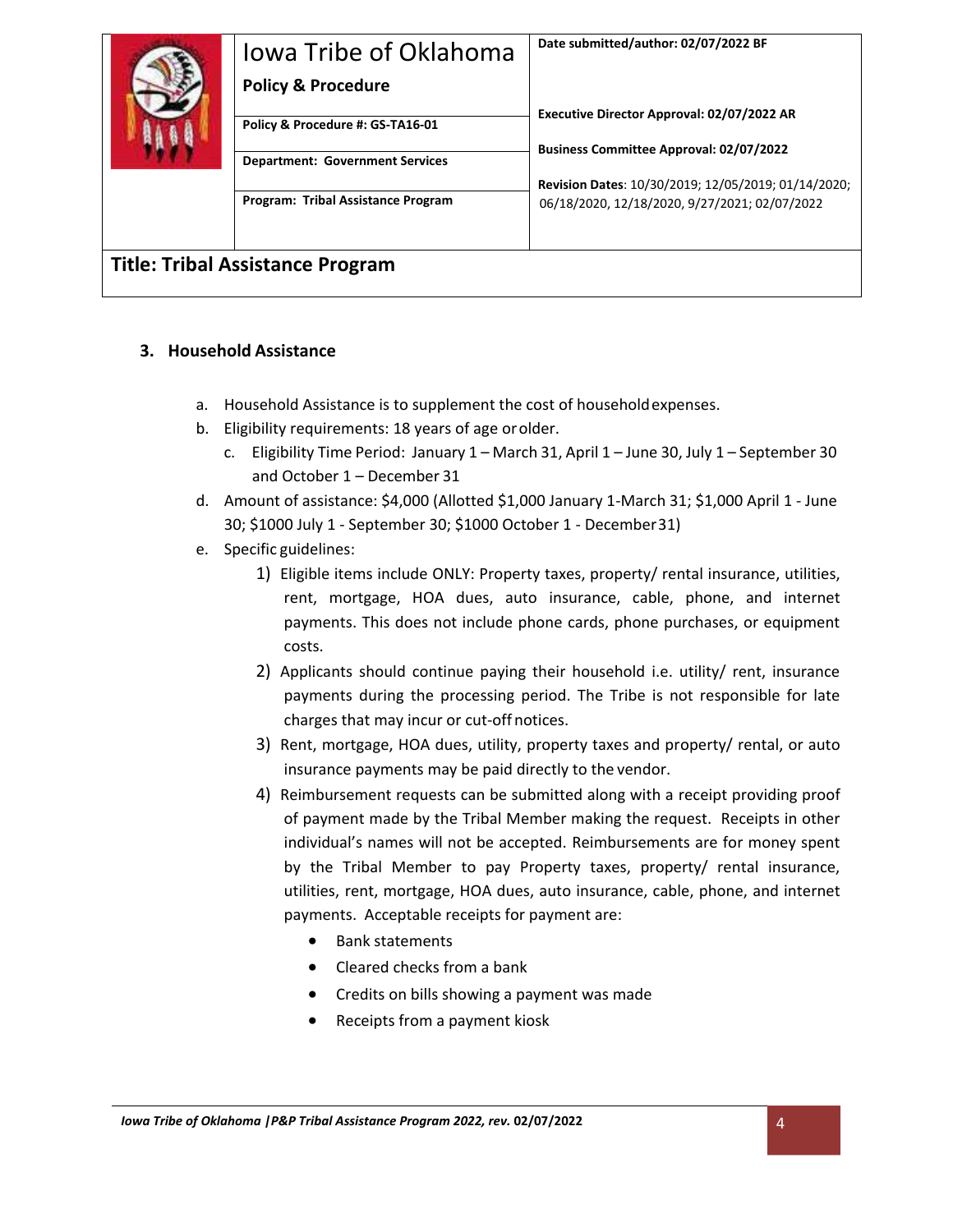| Jowa Tribe of Oklahoma<br><b>Policy &amp; Procedure</b><br>Policy & Procedure #: GS-TA16-01<br><b>Department: Government Services</b> | Date submitted/author: 02/07/2022 BF<br>Executive Director Approval: 02/07/2022 AR<br><b>Business Committee Approval: 02/07/2022</b> |
|---------------------------------------------------------------------------------------------------------------------------------------|--------------------------------------------------------------------------------------------------------------------------------------|
| Program: Tribal Assistance Program                                                                                                    | Revision Dates: 10/30/2019; 12/05/2019; 01/14/2020;<br>06/18/2020, 12/18/2020, 9/27/2021; 02/07/2022                                 |
| <b>Title: Tribal Assistance Program</b>                                                                                               |                                                                                                                                      |

#### **Household Assistance Cont.**

- 5) Property tax payments require the Tribal Member to be listed as a property owner. Only current taxes due will be paid.
- 6) Applications must be supported with an invoice, a current utility bill, current lease, or original, current year receipt of payment.
- 7) Rent paid to an individual will be paid to the property owner only. We can only pay an individual landlord one month of rent permonth.
- 8) Pledges to vendors may only be made once a year and cannot be cancelled.
- 9) Full loan agreement must be provided on mortgage and mobile home payment requests; a payment stub is not considered sufficient backup for these requests.
- 10)Applicant must reside at same location for at least 6 months, or the utility deposit paid will revert back to the Iowa Tribe, unless service is transferred to a new location.
- 11) In the event the utility account is closed any remaining funds paid by the Iowa Tribe must be returned to the Iowa Tribe of Oklahoma. Funds will be credited back to the TMs tribal assistant account provided the refund is received in the same calendar year.
- 12) Auto insurance assistance requires that the tribal member must be named on the auto insurance policy. A detailed insurance policy identifying the Tribal member's cost is a requirement. The Tribe will only pay the tribal member's portion of the policy.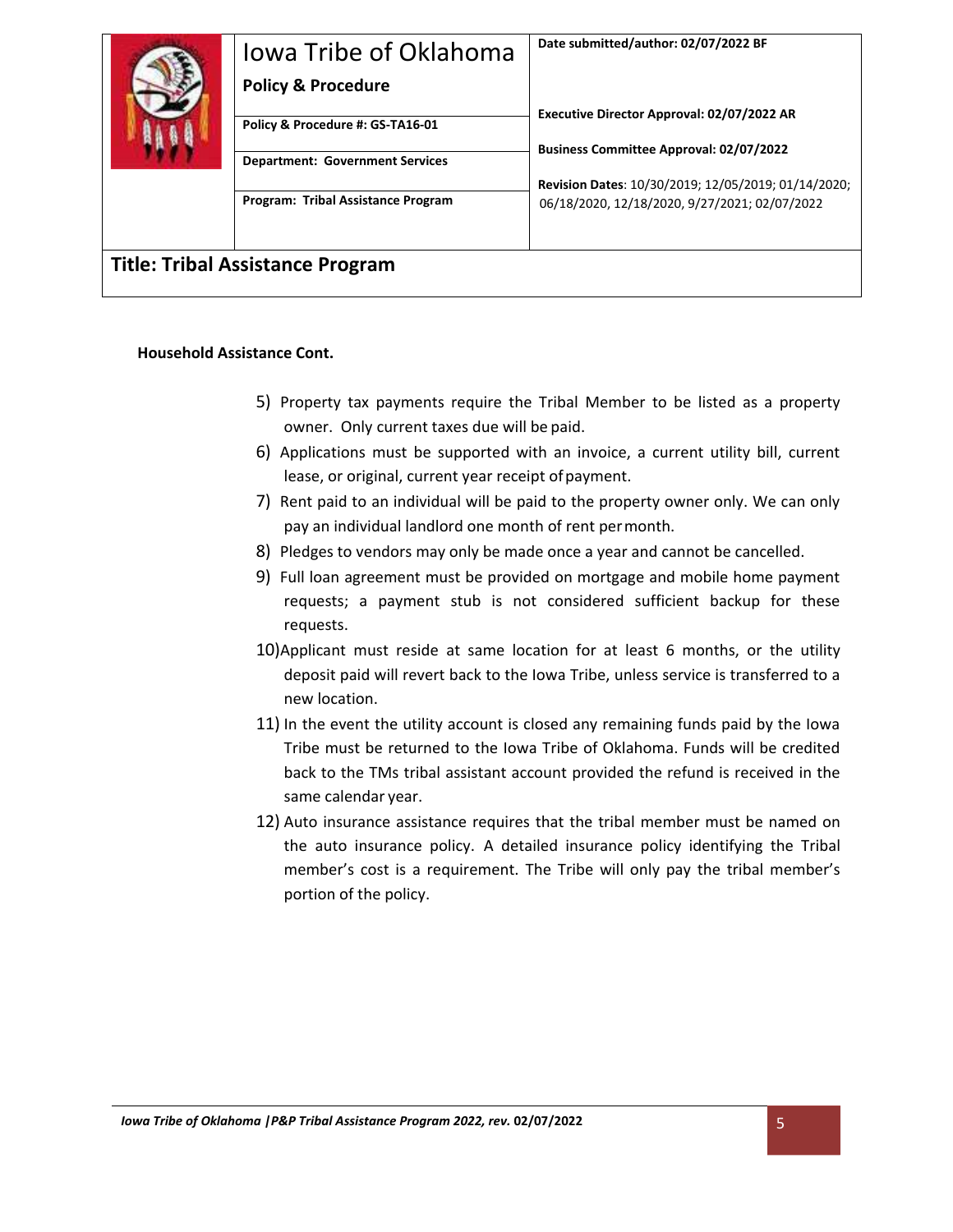| Jowa Tribe of Oklahoma                  | Date submitted/author: 02/07/2022 BF                |
|-----------------------------------------|-----------------------------------------------------|
| <b>Policy &amp; Procedure</b>           |                                                     |
| Policy & Procedure #: GS-TA16-01        | Executive Director Approval: 02/07/2022 AR          |
| <b>Department: Government Services</b>  | <b>Business Committee Approval: 02/07/2022</b>      |
|                                         | Revision Dates: 10/30/2019; 12/05/2019; 01/14/2020; |
| Program: Tribal Assistance Program      | 06/18/2020, 12/18/2020, 9/27/2021; 02/07/2022       |
|                                         |                                                     |
| <b>Title: Tribal Assistance Program</b> |                                                     |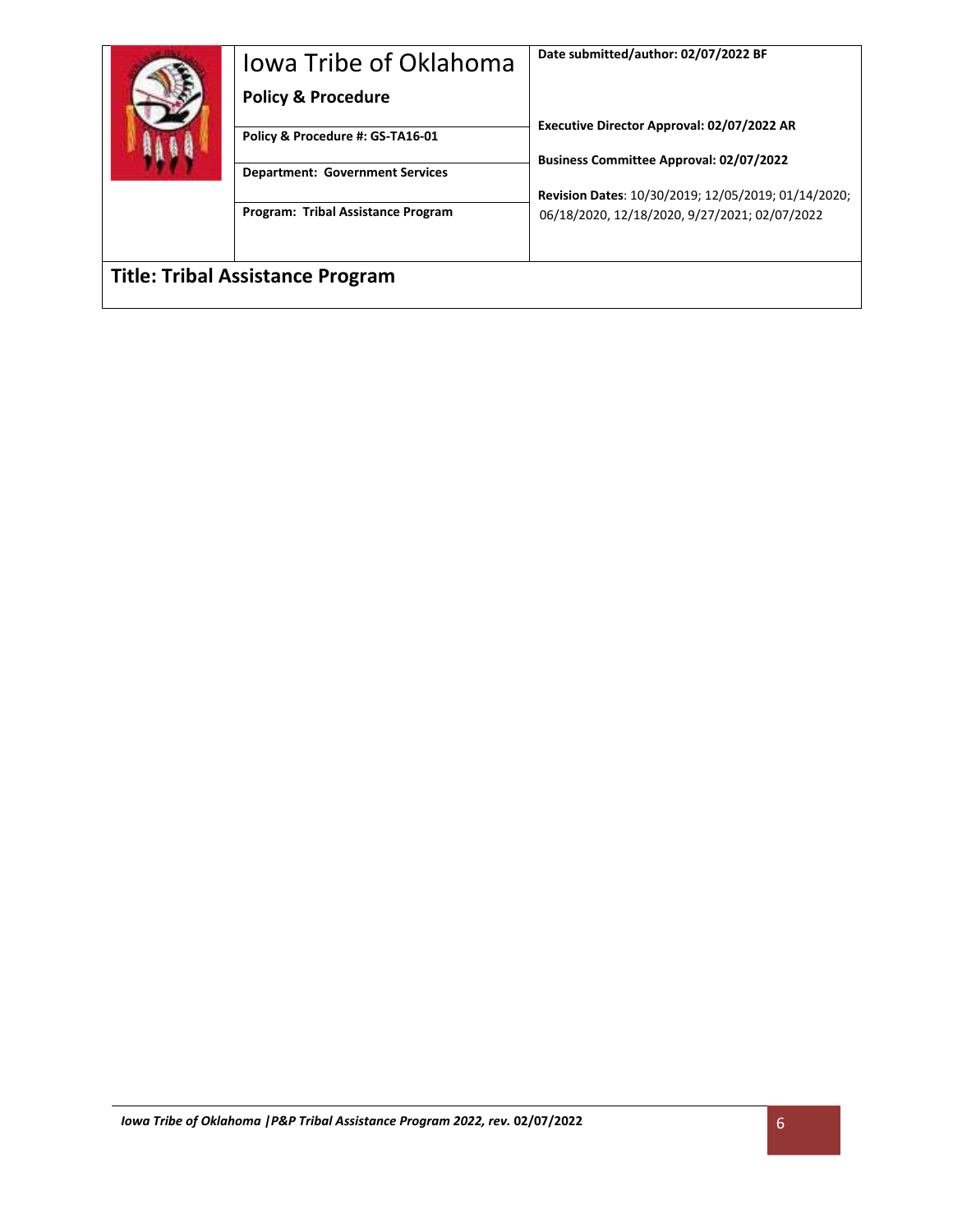| Jowa Tribe of Oklahoma<br><b>Policy &amp; Procedure</b>                    | Date submitted/author: 02/07/2022 BF                                                                 |
|----------------------------------------------------------------------------|------------------------------------------------------------------------------------------------------|
| Policy & Procedure #: GS-TA16-01<br><b>Department: Government Services</b> | Executive Director Approval: 02/07/2022 AR<br><b>Business Committee Approval: 02/07/2022</b>         |
| <b>Program: Tribal Assistance Program</b>                                  | Revision Dates: 10/30/2019; 12/05/2019; 01/14/2020;<br>06/18/2020, 12/18/2020, 9/27/2021; 02/07/2022 |
| <b>Title: Tribal Assistance Program</b>                                    |                                                                                                      |

#### **4. Trustmark Supplemental HealthcareBenefit**

- a. The Tribe has contracted Trustmark to provide a supplemental benefit card to each Tribal member to quickly process dental, vision, prescription, and other healthcare assistance needs. The website for this vendor is [www.trustmarkbenefits.com.](http://www.trustmarkbenefits.com/)
- b. Eligibility Time Period: January 1 December31
- c. Amount of assistance: \$2,000 per year per minor and \$3,000 per year per adult (can be used at any time during the year)
- d. Specific guidelines:
	- 1) Each adult Tribal member will be issued a debit card, called a Benny Card that automatically deducts payment from the member's benefit account when presented to a health-related vendor that accepts MasterCard. Dependent benefits will also be placed on the adult guardian's card. Directions for activating the cards will be mailed to each Tribal member and is also available on the Trustmark website.
	- 2) Each minor child will be issued a debit card, and the card will be mailed to the parent/guardian.
	- 3) Tribal members must save their original receipts when using the Benny Card in case an expense must be verified.
	- 4) Samples of eligible items include dental services, lab exams/tests, vision services, medical equipment supplies and services, medical treatment, medication, medical supplies prescribed by a doctor, and other qualified medical expenses. Detailed information is available at the Trustmarkwebsite.
	- 5) Samples of ineligible expensesinclude cosmetic surgery, toiletries, diaperservice, hair loss medications, hair transplants, health club dues, insurance premiums, marriage counseling, medical marijuana and vitamins or nutritional supplements. Detailed information is available at the Trustmarkwebsite.
	- 6) Approved health-related items can be reimbursed by check from Trustmark by submitting reimbursement request form and receipts. Forms are available at the website www.trustmarkbenefits.com.
	- 7) Approved health-related items can be reimbursed by deposit directly into your bank account by submitting reimbursement request form andreceipts.
	- 8) Account balances may be checked online at [www.trustmarkbenefits.com o](http://www.trustmarkbenefits.com/)r by calling 1-877-267-3359.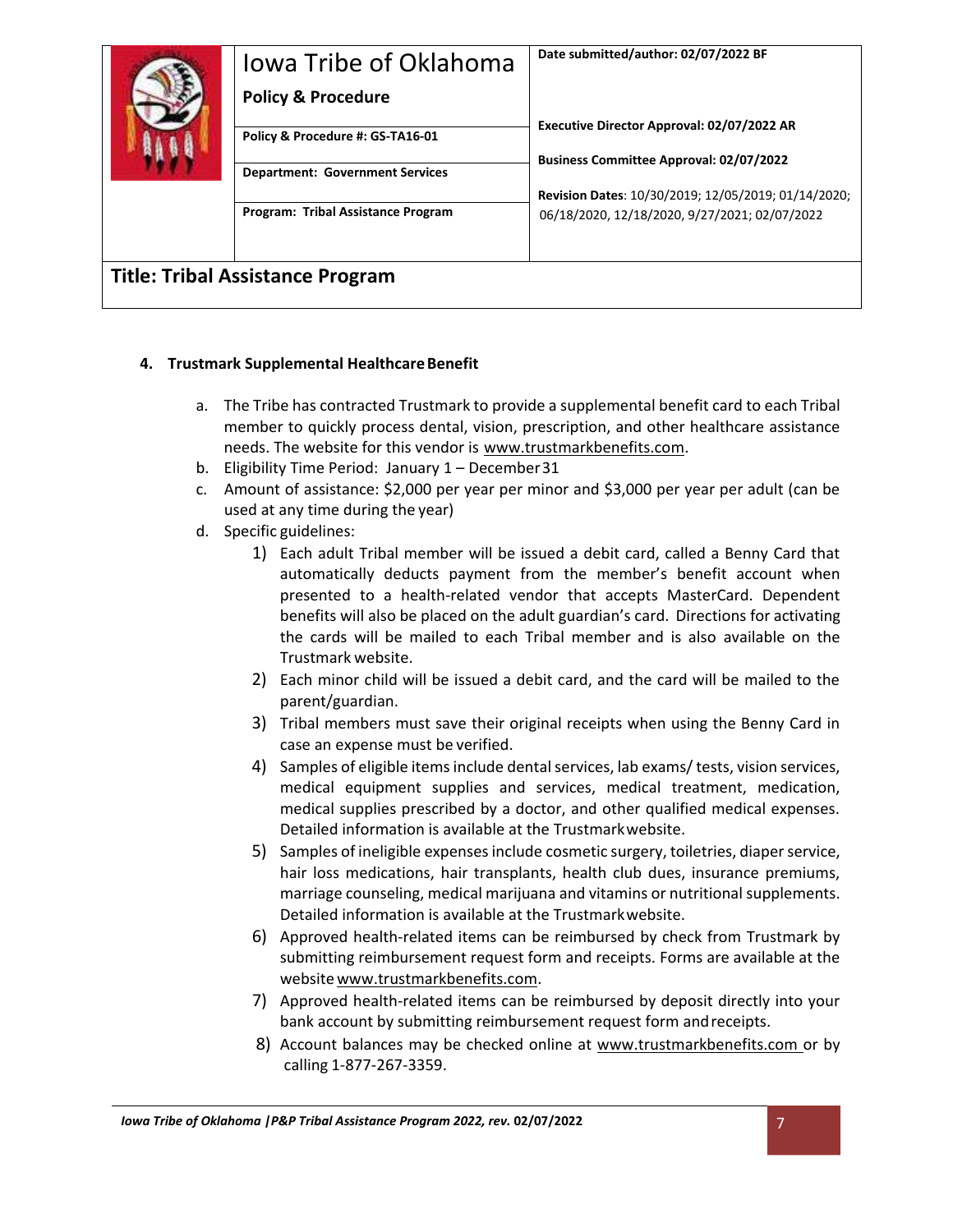| Jowa Tribe of Oklahoma                    | Date submitted/author: 02/07/2022 BF                                                                 |
|-------------------------------------------|------------------------------------------------------------------------------------------------------|
| <b>Policy &amp; Procedure</b>             |                                                                                                      |
| Policy & Procedure #: GS-TA16-01          | Executive Director Approval: 02/07/2022 AR                                                           |
| <b>Department: Government Services</b>    | <b>Business Committee Approval: 02/07/2022</b>                                                       |
| <b>Program: Tribal Assistance Program</b> | Revision Dates: 10/30/2019; 12/05/2019; 01/14/2020;<br>06/18/2020, 12/18/2020, 9/27/2021; 02/07/2022 |
| <b>Title: Tribal Assistance Program</b>   |                                                                                                      |

# **5. Hearing Aid Assistance**

- a. Hearing Aid Assistance supplements costs for hearingwellness.
- b. Eligibility Time Period: January 1 December 31
- c. Amount of assistance: \$2,500 initial set-up/ \$1,000maintenance
- d. Specific guidelines:
	- 1) Open to all ages.
	- 2) Applicants may elect to have funds paid directly to the provider or may be reimbursed for expenses.
	- 3) For provider payments, applicants must be pre-approved before the medical exam. Following approval, a letter of authorization will be issued to applicant to schedule an appointment. The letter must be used with sixty (60) days or the applicant must re-apply.
	- 4) For reimbursements, applications must be supported by an original, current year receipt before funds are released to theapplicant.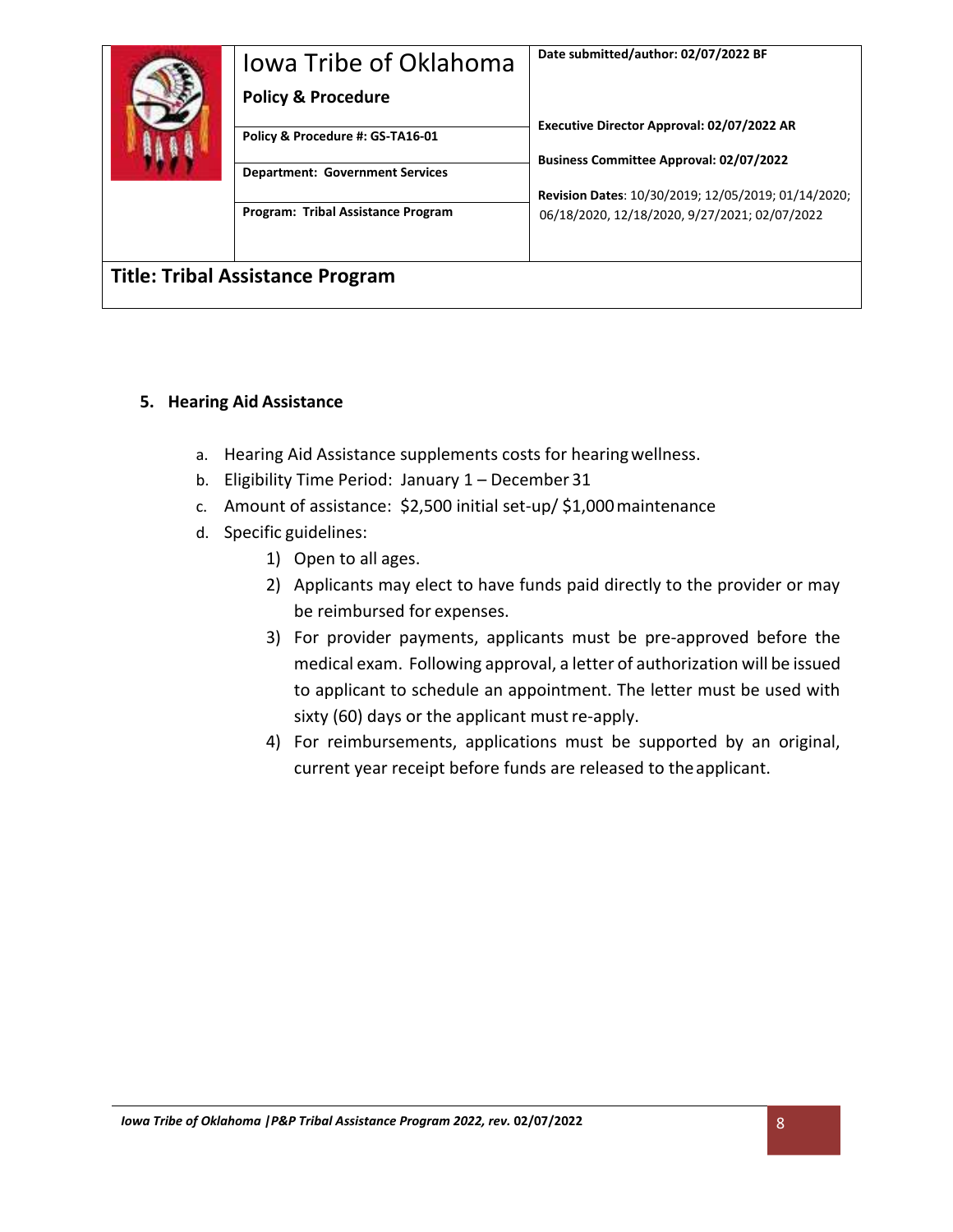| Jowa Tribe of Oklahoma                    | Date submitted/author: 02/07/2022 BF                |
|-------------------------------------------|-----------------------------------------------------|
| <b>Policy &amp; Procedure</b>             |                                                     |
| Policy & Procedure #: GS-TA16-01          | Executive Director Approval: 02/07/2022 AR          |
| <b>Department: Government Services</b>    | <b>Business Committee Approval: 02/07/2022</b>      |
|                                           | Revision Dates: 10/30/2019; 12/05/2019; 01/14/2020; |
| <b>Program: Tribal Assistance Program</b> | 06/18/2020, 12/18/2020, 9/27/2021; 02/07/2022       |
| <b>Title: Tribal Assistance Program</b>   |                                                     |
|                                           |                                                     |

## **6. Elder Assistance**

- a. Elder Assistance promotes the quality of life for Tribal senior citizens age 55 years and older.
- b. Eligibility Time Period: January 1 March 31, April 1- June 30, July 1 September 30 and October 1 – December 31
- c. Amount of assistance: \$3,000 (Allotted \$750 January 1 March 31; \$750 April 1 – June 30; \$750 July 1 – September 30; \$750 October 1 – December 31)
- d. Specific guidelines:
	- 1) Items for assistance include: Household expenses and repairs, personal costs, appliances, furniture, medical expenses, loan payments, car payments, and utility payments. Medical marijuana is not an allowable expense.
	- 2) Application must be supported by estimated bids, invoices, and current year, original receipts.
	- 3) Gift cards may be requested with an itemization of proposedexpenses.
	- 4) Applicants may elect to have funds paid directly to the vendor or may be reimbursed for expenses.
	- 5) For reimbursements, applications must be supported by an original, current year receipt before funds are released to theapplicant.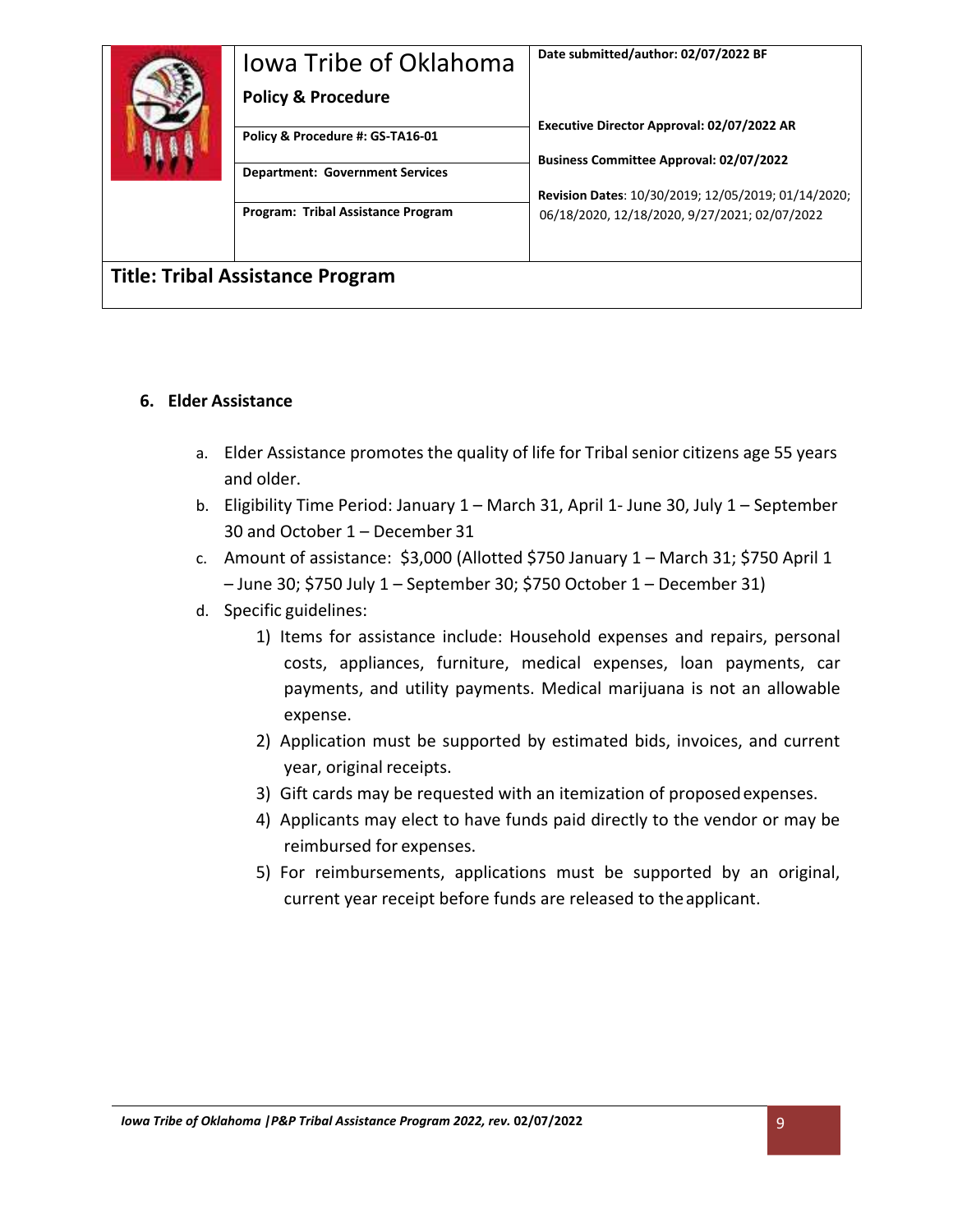| Jowa Tribe of Oklahoma<br><b>Policy &amp; Procedure</b>                    | Date submitted/author: 02/07/2022 BF                                                                 |
|----------------------------------------------------------------------------|------------------------------------------------------------------------------------------------------|
| Policy & Procedure #: GS-TA16-01<br><b>Department: Government Services</b> | Executive Director Approval: 02/07/2022 AR<br><b>Business Committee Approval: 02/07/2022</b>         |
| Program: Tribal Assistance Program                                         | Revision Dates: 10/30/2019; 12/05/2019; 01/14/2020;<br>06/18/2020, 12/18/2020, 9/27/2021; 02/07/2022 |
| <b>Title: Tribal Assistance Program</b>                                    |                                                                                                      |

# **7. Veteran Assistance**

- a. Veteran Assistance promotes the quality of life for Tribal Veterans and active-duty military Tribal members.
- b. Eligibility Time Period: January 1 March 31, April 1- June 30, July 1 September 30 and October 1 – December 31
- c. Amount of assistance: \$2,000 (Allotted \$500 January 1 March 31; \$500 April 1 – June 30; \$500 July 1 – September 30; \$500 October 1 – December 31)
- d. Specific guidelines:
	- 1) Items for assistance include: Household expenses and repairs, personal costs, appliances, furniture, medical expenses, loan payments, car payments, cable, and telephone.
	- 2) Application must be supported by copy of DD214 showing honorable or general discharge, or current statement of active-duty militaryservice.
	- 3) Discharges other than honorable will be disqualified from theprogram.
	- 4) Application must be accompanied by estimated bids, invoices, and original, current year receipts.
	- 5) Available gift cards may be requested with an itemization of proposed expenses.
	- 6) Applicants may elect to have funds paid directly to the vendor or may be reimbursed for expenses.
	- 7) For reimbursements applications must be supported by an original, current year receipt before funds are released to the applicant.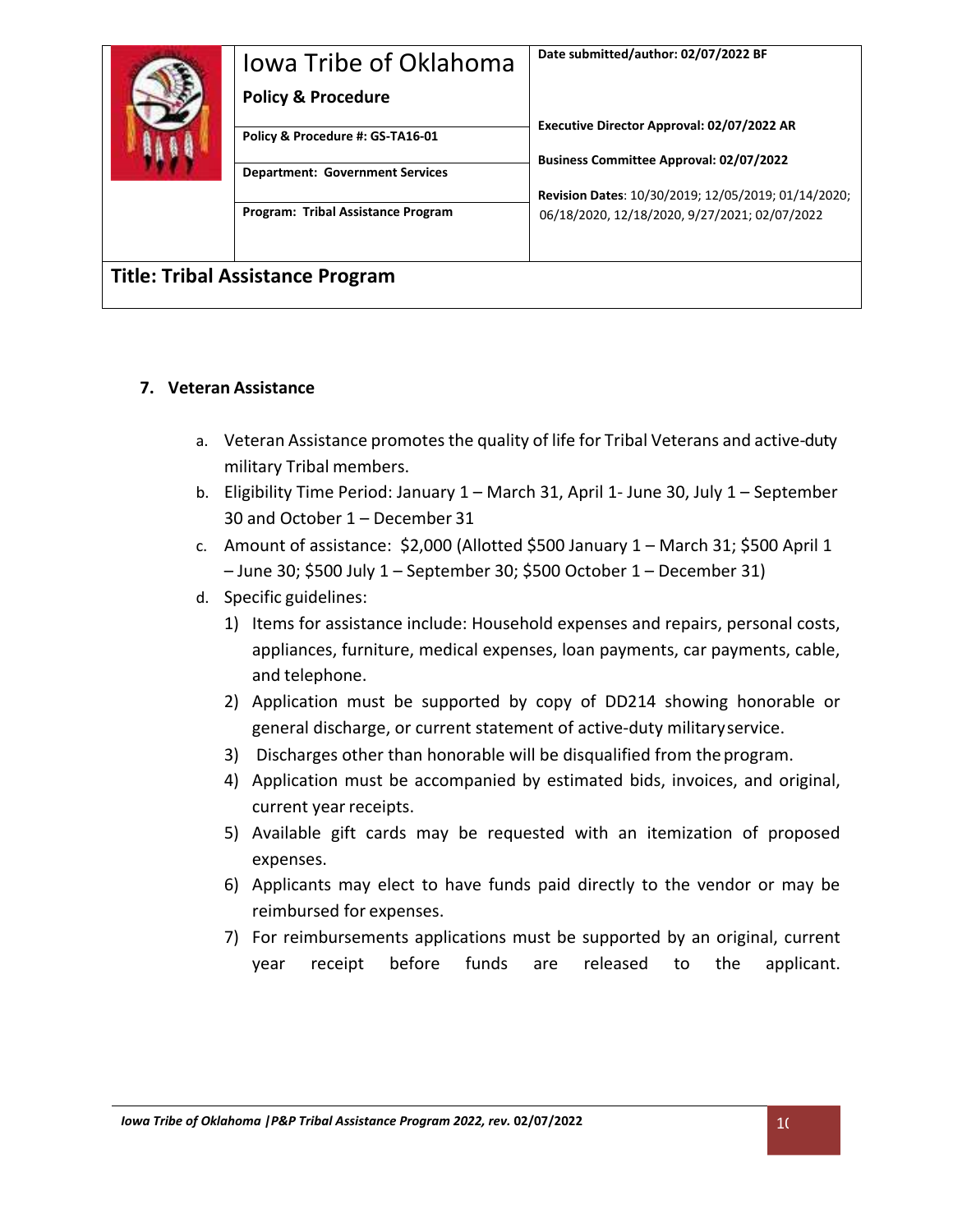| Jowa Tribe of Oklahoma<br><b>Policy &amp; Procedure</b>                    | Date submitted/author: 02/07/2022 BF                                                                 |
|----------------------------------------------------------------------------|------------------------------------------------------------------------------------------------------|
| Policy & Procedure #: GS-TA16-01<br><b>Department: Government Services</b> | Executive Director Approval: 02/07/2022 AR<br><b>Business Committee Approval: 02/07/2022</b>         |
| <b>Program: Tribal Assistance Program</b>                                  | Revision Dates: 10/30/2019; 12/05/2019; 01/14/2020;<br>06/18/2020, 12/18/2020, 9/27/2021; 02/07/2022 |
| <b>Title: Tribal Assistance Program</b>                                    |                                                                                                      |

## **8. Hardship Assistance**

- a. Hardship Assistance is provided to meet the emergency needs of our Tribal members.
- b. Eligibility Time Period: January 1 December 31
- c. Amount of assistance: Hardship requests use any available Household Assistance funds.
- d. Specific guidelines:
	- 1) Death of a family member: (Hardship A)
	- 2) Work-related transportation need: (Hardship B)
	- 3) Medical emergency: (Hardship C)
	- 4) Payments are made directly to the vendor only, noreimbursements.
	- 5) Each Tribal member is allowed only one request per calendar year.
	- 6) If other programs offer assistance for the need in question, those avenues should be used and exhausted first.
	- 7) A written statement of need is required from the Tribal Member.
	- 8) Backup documentation is required, such as a death certificate or statement of death, medical statement signed by the doctor, or auto estimate for auto repairs. (All Auto repairs must be submitted BEFORE repairs are made).
	- 9) Medical Emergencies are for Tribal Members that work full time and will be temporarily out of work for recovery or to take care of a spouse, child or parent and have an immediate need for gas and groceries.
	- 10) Gift cards from Walmart may be used for gas and supplies under the Hardship requests A and C.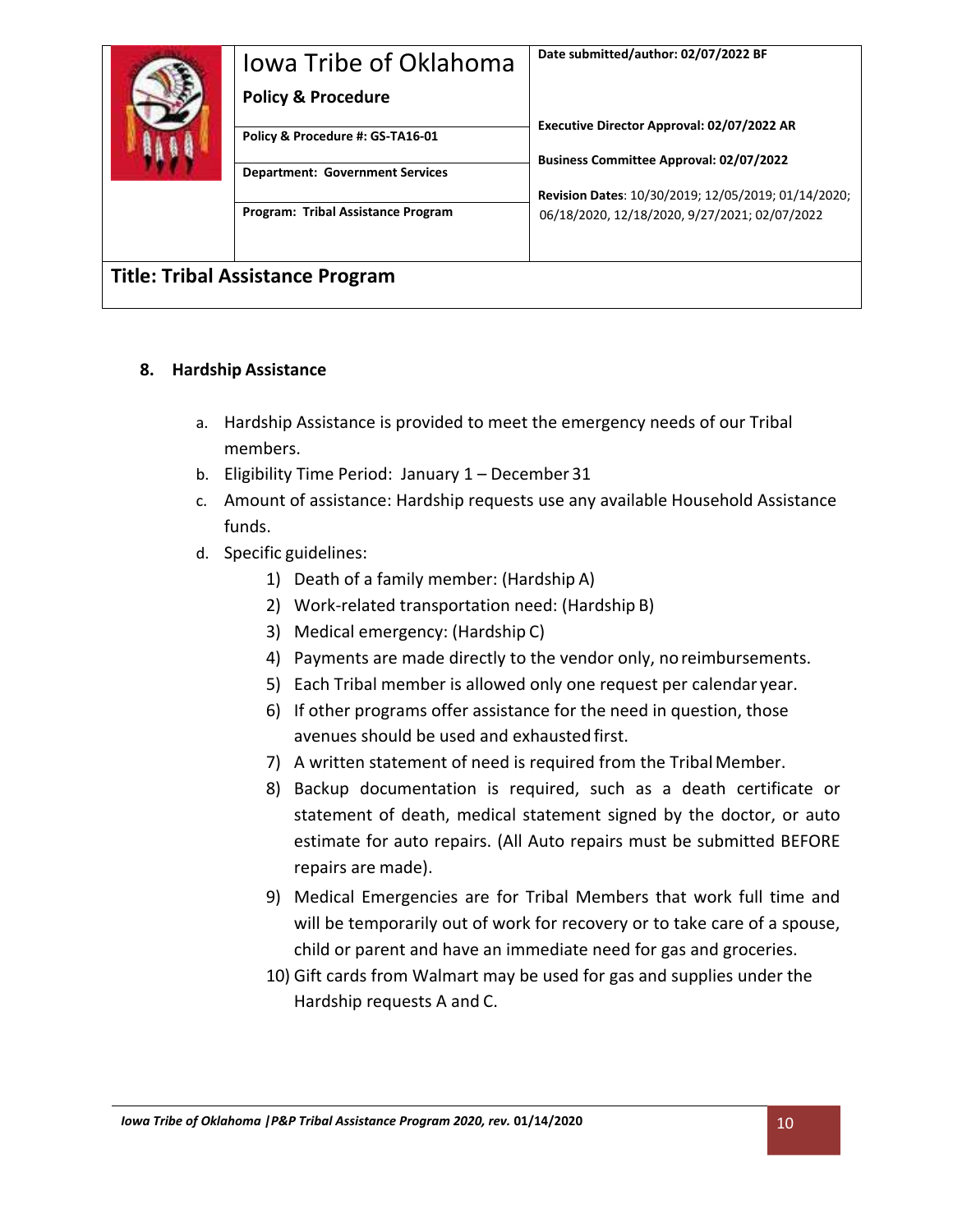| Jowa Tribe of Oklahoma<br><b>Policy &amp; Procedure</b>                    | Date submitted/author: 02/07/2022 BF                                                                 |
|----------------------------------------------------------------------------|------------------------------------------------------------------------------------------------------|
| Policy & Procedure #: GS-TA16-01<br><b>Department: Government Services</b> | Executive Director Approval: 02/07/2022 AR<br><b>Business Committee Approval: 02/07/2022</b>         |
| <b>Program: Tribal Assistance Program</b>                                  | Revision Dates: 10/30/2019; 12/05/2019; 01/14/2020;<br>06/18/2020, 12/18/2020, 9/27/2021; 02/07/2022 |
| <b>Title: Tribal Assistance Program</b>                                    |                                                                                                      |

#### **9. School Expense Assistance – Grades 0-12**

- a. School Expense Assistance is provided to encourage and promote education foryouth.
- b. Eligibility Time Period: January 1 March 31, April 1- June 30, July 1 September 30 and October 1 – December 31
- c. Amount of assistance: \$2,000 (Allotted \$500 January 1 March 31; \$500 April 1 June 30; \$500 July 1 – September 30; \$500 October 1 – December31)
- d. Specific guidelines:
	- 1) Student must be enrolled in an accredited public or private school or licensed childcare facility.
	- 2) Expense include: year books, academics, extra-curricular activity participation and supplies, clothing, pictures, class rings, lunches, supplies, lab fees, testing fees, graduation expenses, sports activities, summer academic fees, science projects; computers, laptops, tablets, printers (computers, laptops, and tablets once every 2 years), and required accessories for school-age children pre-K through senior year.
	- 3) Gift cards may be requested for school age children pre-K through senior year. Eligible purchases include any items *required* for school or extra-curricular activities, including clothing, shoes, undergarments, school supplies, or computer/ printer. Gift cards may also be requested for infants 0-3, but the gift cards for infants may *only* be used for clothing, shoes, or undergarments (not including diapers or Pull-Ups). Receipts for all gift cards must be returned to TAP within two (2) weeks from the date the card was received. No exceptions will be made**; if receipts are not returned, the applicant will no longer be eligible for gift cards, and School Expense Assistance will be suspended for the duration of 12 months from the date the cards were received**. No more than \$200 in gift cards may be issued at a time. Full amount of gift card(s) must be used, and the guardian is responsible for any sales tax or balance exceeding the gift card amount. Guardian may be reimbursed for eligible expenses paid over the gift card amount. Each guardian is responsible for turning in receipts for gift cards issued tothem.
	- 4) For joint custody, it will be agreed upon by both parents that the Iowa Tribal guardian will be the only guardian to apply for assistance.
	- 5) Childcare may be paid; however, vendor must be a Tribal or a state licensed childcare facility.
	- 6) Applicants may elect to have funds paid directly to the vendor or may be reimbursed for expenses.
	- 7) For reimbursements, applications must be supported by original, current year receipts before funds are released to the applicant.
	- 8) Funds are paid directly to the applicant or legal guardian if under 18 years ofage.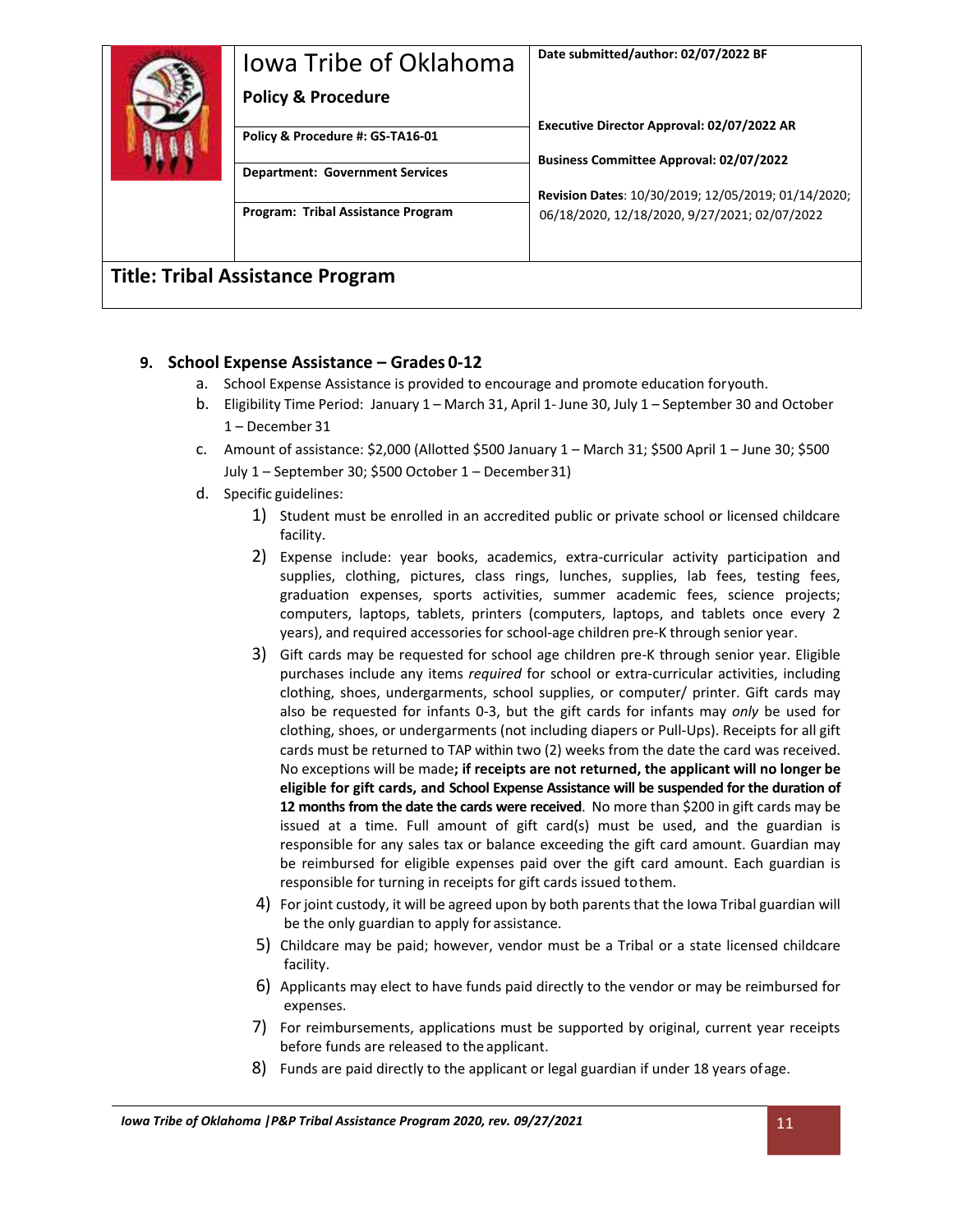| Jowa Tribe of Oklahoma                    | Date submitted/author: 02/07/2022 BF                                                                 |
|-------------------------------------------|------------------------------------------------------------------------------------------------------|
| <b>Policy &amp; Procedure</b>             |                                                                                                      |
| Policy & Procedure #: GS-TA16-01          | Executive Director Approval: 02/07/2022 AR                                                           |
| <b>Department: Government Services</b>    | <b>Business Committee Approval: 02/07/2022</b>                                                       |
| <b>Program: Tribal Assistance Program</b> | Revision Dates: 10/30/2019; 12/05/2019; 01/14/2020;<br>06/18/2020, 12/18/2020, 9/27/2021; 02/07/2022 |
| <b>Title: Tribal Assistance Program</b>   |                                                                                                      |

## **10. High School Senior Assistance**

- a. High School Senior Assistance is provided to offset the added expenses for graduating seniors.
- b. Eligibility Time Period: Once/lifetime, academic year: August 1 June30
- c. Amount of assistance: \$3,000 (Allotted \$1,500 August 1 December 31 and \$1,500 January 1 – June 30.)
- d. Specific guidelines:
	- 1) Applicant must be a high school student anticipating  $12<sup>th</sup>$  grade graduation.
	- 2) Application must be supported by a statement from the high school on an official school letterhead stating the date of planned graduation and signed by a school official.
	- 3) The Iowa Tribe reserves the right to independently verify the submitted statement.
	- 4) Expenses may include senior yearbook, cap and gown, announcements, pictures, class ring, computer, senior trip, college testing, or other related graduation expenses. (Excluding Clothes)
	- 5) Applicants may elect to have funds paid directly to the vendor or may be reimbursed for expenses.
	- 6) For reimbursements, applications must be supported by original, current year receipts.
	- 7) Reimbursed funds are paid directly to the applicant or legal guardian if under 18 years of age.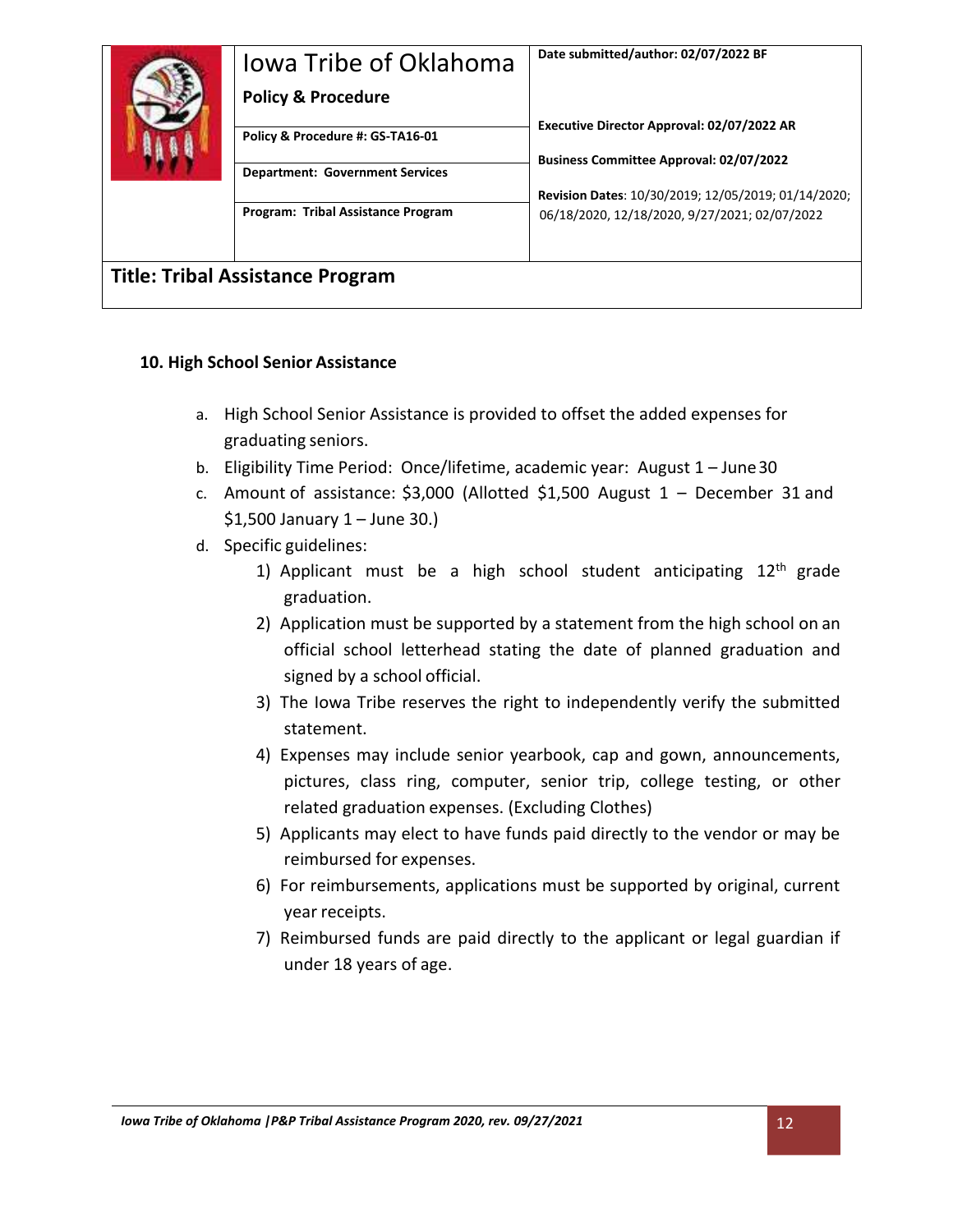| Jowa Tribe of Oklahoma<br><b>Policy &amp; Procedure</b>                    | Date submitted/author: 02/07/2022 BF                                                                 |
|----------------------------------------------------------------------------|------------------------------------------------------------------------------------------------------|
| Policy & Procedure #: GS-TA16-01<br><b>Department: Government Services</b> | Executive Director Approval: 02/07/2022 AR<br><b>Business Committee Approval: 02/07/2022</b>         |
| <b>Program: Tribal Assistance Program</b>                                  | Revision Dates: 10/30/2019; 12/05/2019; 01/14/2020;<br>06/18/2020, 12/18/2020, 9/27/2021; 02/07/2022 |
| <b>Title: Tribal Assistance Program</b>                                    |                                                                                                      |

## **11. College Expense Assistance**

- a. College Expense Assistance is provided to encourage and promote education for post - secondary students. (Concurrent high school students are not eligible)
- b. Eligibility Time Period: January 1 March 31, April 1- June 30, July 1 September 30 and October 1 – December 31
- c. Amount of assistance: \$1,600 (Allotted \$400 January 1 March 31; \$400 April 1 – June 30; \$400 July 1 – September 30; \$400 October 1 – December 31)
- d. Specific guidelines:
	- 1) Students must show proof of enrollment with current class schedule leading to a degree from an accredited university. (Vocational Training is not covered under College Expense)
	- 2) Expense includes school associated cost i.e. supplies, books, technological aides, computers, tablets, or laptops (computers, laptops, and tablets once every 2 years). No clothing or transportation will be covered under this program.
	- 3) Applicants may elect to have funds paid directly to the vendor or may be reimbursed for expenses.
	- 4) For reimbursements, applications must be supported by original, current year receipts.
	- 5) Reimbursed funds are paid directly to the applicant or legal guardian if under 18 years of age.
	- 6) For all other post-secondary education needs (such as vocational programs)- please refer to the Higher Education Program at Iowa Tribe.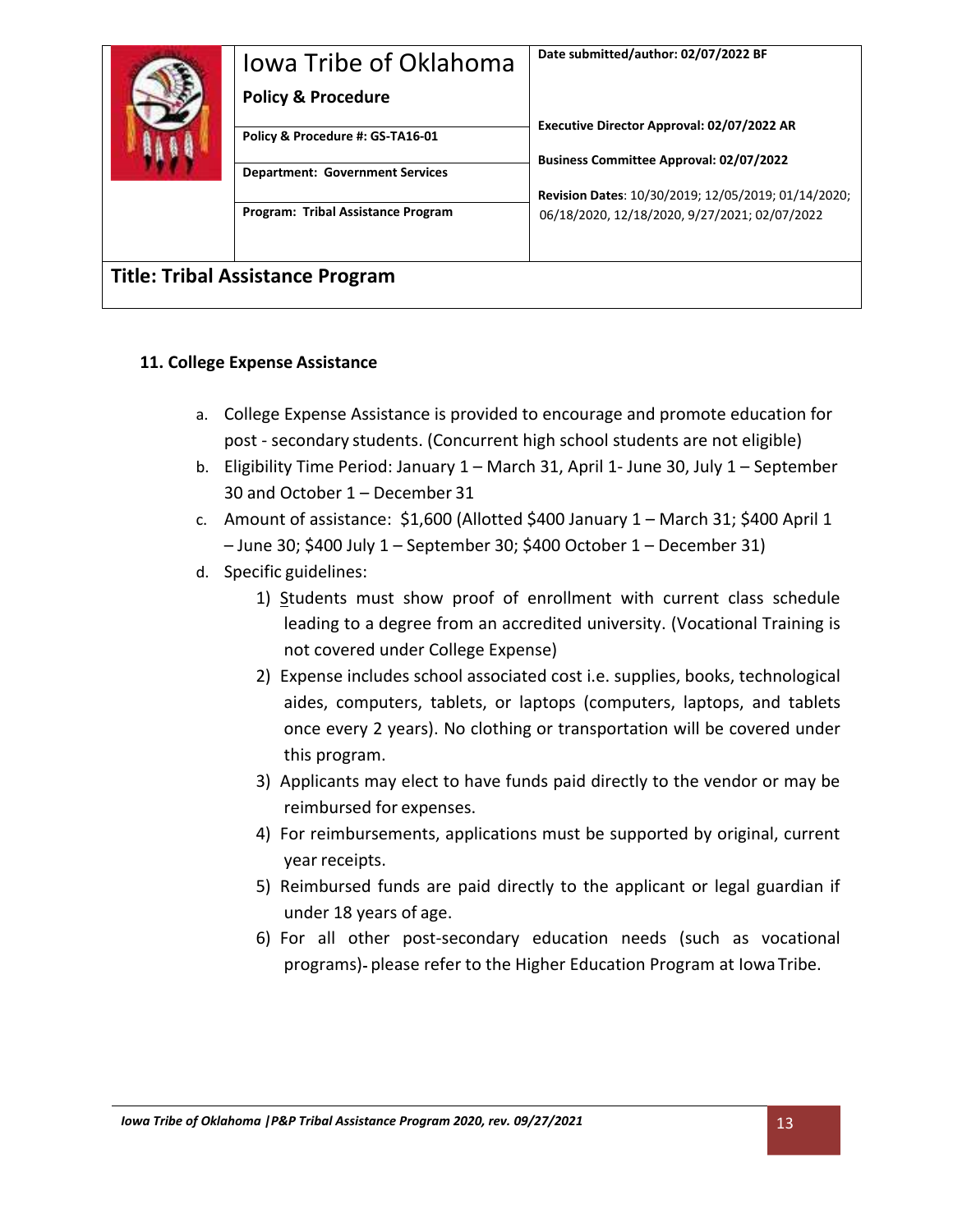| Jowa Tribe of Oklahoma                    | Date submitted/author: 02/07/2022 BF                |
|-------------------------------------------|-----------------------------------------------------|
| <b>Policy &amp; Procedure</b>             | Executive Director Approval: 02/07/2022 AR          |
| Policy & Procedure #: GS-TA16-01          | <b>Business Committee Approval: 02/07/2022</b>      |
| <b>Department: Government Services</b>    | Revision Dates: 10/30/2019; 12/05/2019; 01/14/2020; |
| <b>Program: Tribal Assistance Program</b> | 06/18/2020, 12/18/2020, 9/27/2021; 02/07/2022       |
| <b>Title: Tribal Assistance Program</b>   |                                                     |

# **12. Education Incentive**

- a. Education Incentive is given to promote education achievement for completion of the 8<sup>th</sup> grade, 12<sup>th</sup> grade, and GED or Vocational training.
- b. Eligibility Time Period: January 1 December 31 Once per year
- c. Amount of assistance: Individually calculated
- d. Specific guidelines:
	- 1) Applications must be signed by the education institution supported by the graduation certificate submitted, within 120 days after the close of the semester, verifying completion of the following:
		- $$200-8<sup>th</sup>$  grade graduate
		- $$300 12<sup>th</sup>$  grade graduate
		- \$300 GED Completion
		- \$300 Vocational training of 800 clock hours ormore
	- 2) Funds are paid directly to the applicant or legal guardian if under 18 years of age.